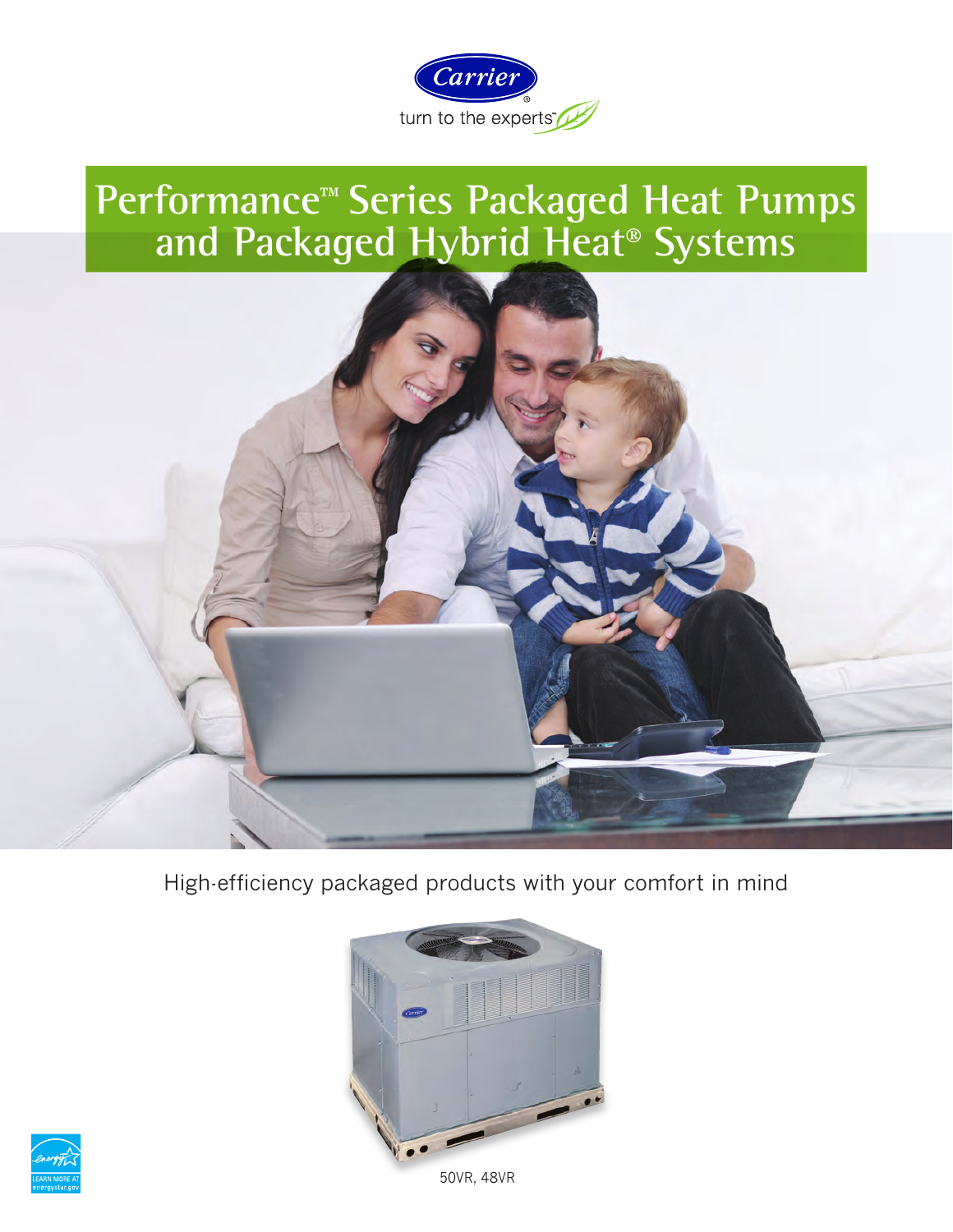## **What You Can Expect From Carrier**

Innovation, efficiency, quality: Carrier® Performance™ Series packaged heat pumps and packaged Hybrid Heat<sup>®</sup> systems represent years of research and design with one goal in mind – making your family comfortable. With durable, lasting comfort and the option to choose a traditional heat pump or gas furnace and heat pump combined, Performance Series packaged products represent the Carrier quality, environmental stewardship and lasting durability that have endured for more than a century. While both of these packaged products provide comfort all year long, our Hybrid Heat systems can be an excellent choice in areas where having both gas and electric heat pump heating are desirable for maximum comfort and energy savings.



#### **Efficiency**

SEER (Seasonal Energy Efficiency Ratio), HSPF (Heating Seasonal Performance Factor) and AFUE (Annual Fuel Utilization Efficiency) ratings are like your car's MPG – the higher the number, the greater the potential for savings. Performance™ Series packaged heat pumps and packaged Hybrid Heat® systems offer up to 15.5 and 14.5 SEER cooling and 8.5 HSPF heating. The packaged Hybrid Heat system also reaches 81% AFUE gas heating.



#### **Durability**

A galvanized steel cabinet and louvered steel coil guard provide superior protection against dings, dents and other outdoor threats. Our unique cabinet design puts the condensing coil above ground level and further out of harm's way. The bottom half of the cabinet is fully sealed to help keep moisture, leaves, dirt and other potential corrosives out.



### **Hybrid Heat® System**

Combining a gas furnace, an electric heat pump and a compatible thermostat, a Carrier® Hybrid Heat system automatically switches between electric and gas heating to optimize the efficiency of each fuel source. It's the ultimate defense against unpredictable utility costs.



#### **Environment**

Carrier was the first to offer systems with Puron<sup>®</sup> refrigerant, which does not contribute to ozone depletion. By replacing an older, less efficient packaged product with a Performance™ Series packaged heat pump or packaged Hybrid Heat® system, you are reducing energy use and your environmental impact.



#### **Sound**

Carrier® Performance™ Series packaged products deliver quiet, indoor comfort. With sound levels as low as 71 decibels, you can enjoy the comfort with very little background noise. All models include components that help keep sound levels quiet, including an aerodynamic top and quiet motor mounts.



### **Limited Warranty**

To the original owner, Carrier® Performance™ Series packaged heat pumps and packaged Hybrid Heat® systems are covered by a 10-year parts limited warranty upon timely registration. The limited warranty period is five years if not registered within 90 days of installation. Jurisdictions where warranty benefits cannot be conditioned on registration will receive the registered limited warranty period. See warranty certificate at carrier.com for complete details and restrictions.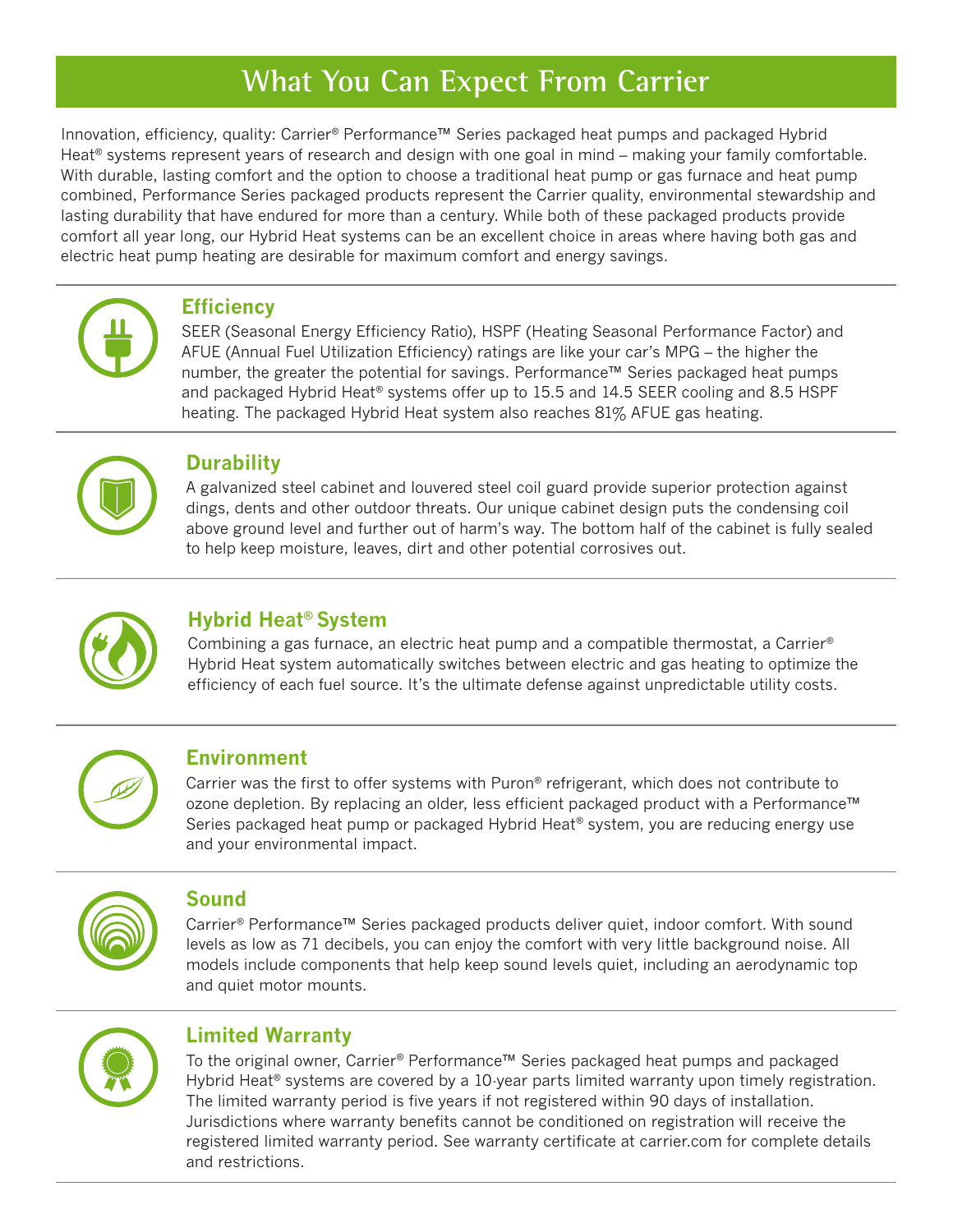## **A Range of Comfort**

Carrier delivers packaged products in a range of shapes and sizes. Check out this side-by-side comparison to see how our durable and efficient Performance™ Series packaged heat pumps and packaged Hybrid Heat® systems measure up against our Comfort™ models.

|                         | <b>Packaged Heat Pump</b>                                                         |                                                                     | <b>Packaged Hybrid Heat<sup>®</sup> System</b>                   |                                                                     |
|-------------------------|-----------------------------------------------------------------------------------|---------------------------------------------------------------------|------------------------------------------------------------------|---------------------------------------------------------------------|
|                         | Comfort™<br><b>Series</b>                                                         | Performance™<br><b>Series</b>                                       | Comfort™<br><b>Series</b>                                        | Performance™<br><b>Series</b>                                       |
| <b>Performance</b>      | Single-stage<br>compressor                                                        | <b>Two-stage</b><br>compressor                                      | Single-stage<br>compressor                                       | <b>Two-stage</b><br>compressor                                      |
| <b>Efficiency</b>       | <b>14.0 SEER</b><br>8.0 HSPF                                                      | <b>15.5 SEER</b><br><b>8.5 HSPF</b>                                 | 14.0 SEER/8.0 HSPF<br>80.1% AFUE                                 | 14.5 SEER/8.5 HSPF<br><b>81% AFUE</b>                               |
|                         | Standard<br>Dehumidification dehumidification with<br>Côr <sup>®</sup> thermostat | Opt. adv. dehum. and<br>airflow with variable-speed<br>blower motor | Standard<br>dehumidification with<br>Côr <sup>®</sup> thermostat | Opt. adv. dehum. and<br>airflow with variable-speed<br>blower motor |
| <b>Durability</b>       | High-tech composite, High-tech composite,<br>rust-proof base                      | rust-proof base                                                     | rust-proof base                                                  | High-tech composite, High-tech composite,<br>rust-proof base        |
| Sound                   | as low as 73 dBA                                                                  | as low as 71 dBA                                                    | as low as 73 dBA                                                 | as low as 71 dBA                                                    |
| <b>Limited Warranty</b> | 10-year parts $*$                                                                 | 10-year parts $*$                                                   | 10-year parts $*$                                                | 10-year parts*                                                      |

\* Upon timely registration. The warranty period is five years if not registered within 90 days of installation.



### **The Carrier® Difference**

If you could look under the hood of a Carrier Performance™ Series packaged heat pump or Hybrid Heat® system, you'd see what drives the performance: a serious commitment to quality. Our microtube condensing coil saves space and provides lasting comfort with its corrosion-resistant construction. The smoothrunning, two-stage compressor helps deliver solid, reliable cooling performance. For gas heating operation in packaged Hybrid Heat systems, our TurboTubular™ heat exchanger allows hot gases to make multiple passes across the supply air, optimizing heat transfer and system efficiency.

For Performance Series packaged heat pumps with the advanced dehumidification variable-speed blower option, you gain maximum comfort with better summer humidity control and more consistent air temperatures, along with quieter operation. Less humidity means you'll feel cooler at slightly warmer temperatures.

All of this technology is built upon a high-tech composite, rust-proof base that provides a solid foundation for comfort and includes an integrated, sloped drain pan for enhanced drainage to help inhibit mold, algae and bacterial growth.

#### **For California Residents:**

For installation in SCAQMD only: Model 48VR does not meet the SCAQMD Rule 1111 14 ng/J NOx emission limit, and thus is subject to a mitigation fee of up to \$450. This product is not eligible for the Clean Air Furnace Rebate Program: *www.CleanAirFurnaceRebate.com.*